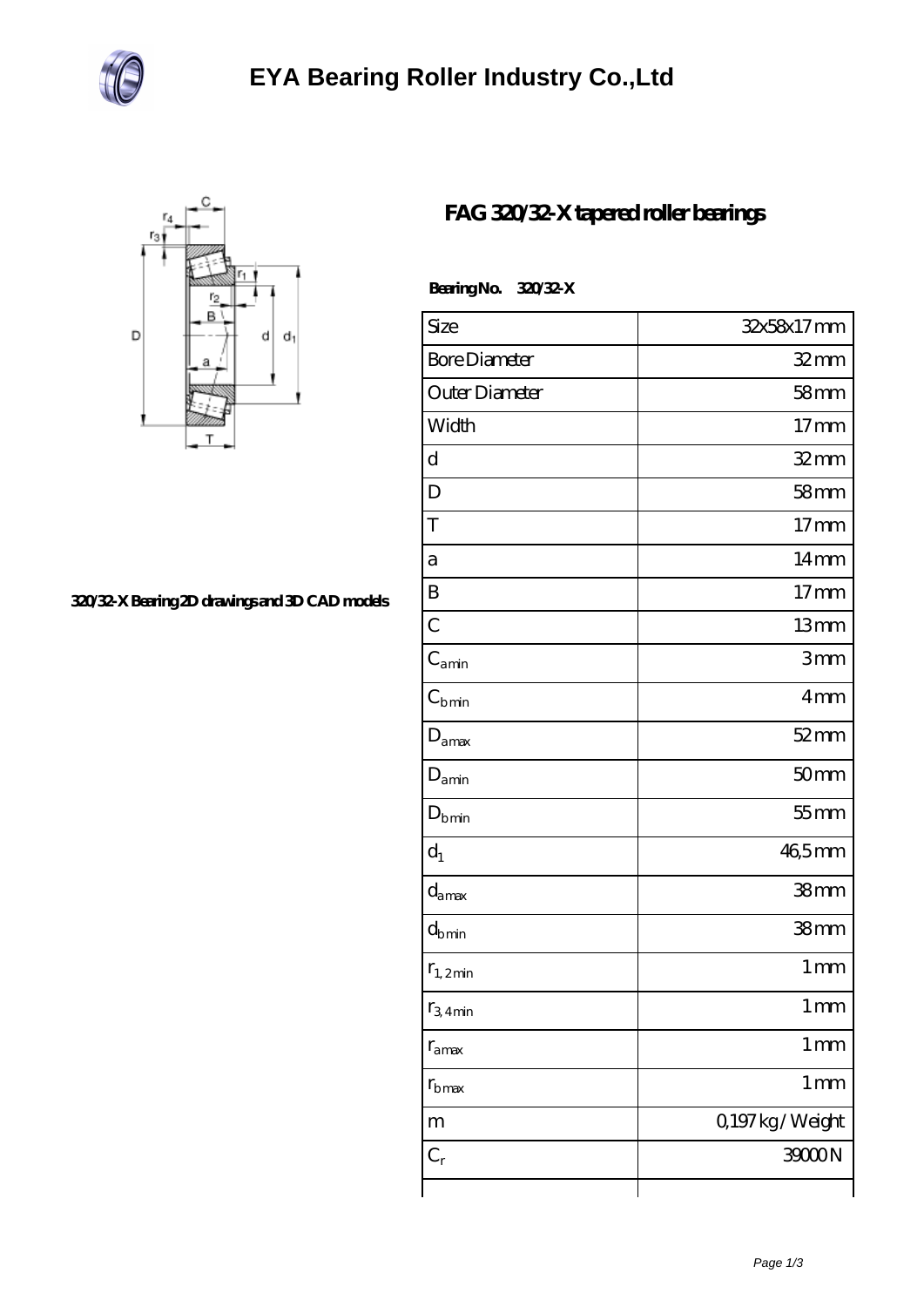

| $C_{\alpha}$                 | 48500N / Static load rating           |
|------------------------------|---------------------------------------|
|                              | (radial)                              |
| e                            | 0,45                                  |
| Y                            | 1,32                                  |
| $Y_{O}$                      | 0,73                                  |
| $C_{\rm ur}$                 | 5600N / Fatigue limit load,<br>radial |
| $n_G$                        | 126001/min/Limiting<br>speed          |
| $n_{B}$                      | 75001/min/Reference<br>speed          |
| Size                         | 160x240x51 mm                         |
| <b>Bore Diameter</b>         | 160mm                                 |
| Outer Diameter               | 240 <sub>mm</sub>                     |
| Width                        | $51 \, \text{mm}$                     |
| d                            | 160mm                                 |
| D                            | 240 <sub>mm</sub>                     |
| T                            | $51 \, \text{mm}$                     |
| a                            | 53mm                                  |
| B                            | $51 \, \mathrm{mm}$                   |
| C                            | 38mm                                  |
| $\mathsf{C}_{\mathsf{amin}}$ | 8mm                                   |
| $C_{\rm bmin}$               | 13mm                                  |
| amax                         | 228mm                                 |
| $D_{\text{amin}}$            | 213mm                                 |
| $D_{bmin}$                   | 231 mm                                |
| $d_1$                        | 201 mm                                |
| $d_{\text{amax}}$            | $175 \text{mm}$                       |
| $d_{\rm b\,min}$             | 172mm                                 |
| $r_{1,2min}$                 | 3mm                                   |
| $r_{3.4}$ min                | 25mm                                  |
| $r_{\rm amax}$               | 3 <sub>mm</sub>                       |